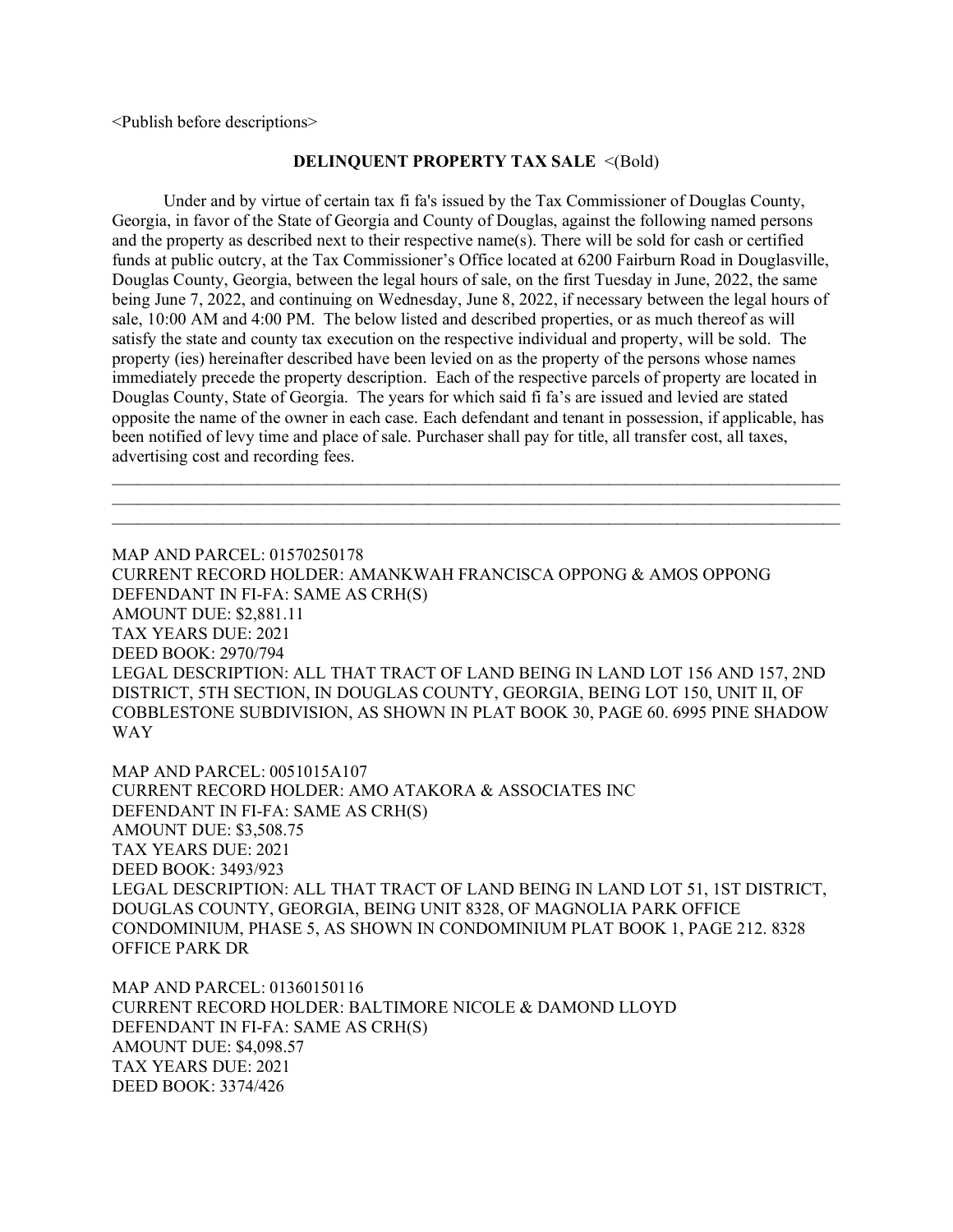LEGAL DESCRIPTION: ALL THAT TRACT OF LAND BEING IN LAND LOT 136, 1ST DISTRICT, IN DOUGLAS COUNTY, GEORGIA, BEING LOT 91, OF HARRISON MILL, AS SHOWN IN PLAT BOOK 31, PAGE 155. 4095 JACKIE DRIVE

MAP AND PARCEL: 06731820007 CURRENT RECORD HOLDER: DEVELOPMENT AUTHORITY OF CITY OF DOUGLASVILLE GEORGIA DEFENDANT IN FI-FA: SAME AS CRH(S) AMOUNT DUE: \$680,813.37 TAX YEARS DUE: 2021 DEED BOOK: 3963/4 LEGAL DESCRIPTION: ALL THAT TRACT OF LAND BEING IN LAND LOTS 673, 712, 713, 766, AND 767, 18TH DISTRICT, 2ND SECTION, IN THE CITY OF DOUGLASVILLE, DOUGLAS COUNTY, GEORGIA. 101 BANG BLVD

MAP AND PARCEL: 0017015A027 CURRENT RECORD HOLDER: DEVELOPMENT CO OF NW GEORGIA DEFENDANT IN FI-FA: SAME AS CRH(S) AMOUNT DUE: \$2,414.48 TAX YEARS DUE: 2021 DEED BOOK: 3423/758 LEGAL DESCRIPTION: ALL THAT TRACT OF LAND BEING IN LAND LOT 17, 1ST DISTRICT, 5TH SECTION, IN DOUGLAS COUNTY, GEORGIA, AND CONSISTING OF 1.19 ACRES, MORE OR LESS. 6689 PARKER ST

MAP AND PARCEL: 00530150044 CURRENT RECORD HOLDER: DOUGLAS COUNTY BOARD OF COMMISSIONERS DEFENDANT IN FI-FA: CONSOLIDATED HOLDINGS INC AMOUNT DUE: \$6,150.70 TAX YEARS DUE: 2021 DEED BOOK: 3916/219 LEGAL DESCRIPTION: ALL THAT TRACT OF LAND BEING IN LAND LOT 53, 1ST DISTRICT, 5TH SECTION, IN DOUGLAS COUNTY, GEORGIA, AS SHOWN IN PLAT BOOK 41, PAGE 116. EARL D. LEE BLVD

MAP AND PARCEL: 00130150014 CURRENT RECORD HOLDER: HAIRETIS EMMANUEL ESTATE AND ALL HEIRS KNOWN AND UNKNOWN DEFENDANT IN FI-FA: SAME AS CRH(S) AMOUNT DUE: \$2,795.41 TAX YEARS DUE: 2021 DEED BOOK: 3048/379 LEGAL DESCRIPTION: ALL THAT TRACT OF LAND BEING IN LAND LOT 13, 1ST DISTRICT, 5TH SECTION, IN DOUGLAS COUNTY, GEORGIA, AND BEING LOT 72, OF SPRINGWOOD VILLAGE SUBDIVISION (ARBOR STATION), AS SHOWN IN PLAT BOOK 8, PAGES 290-292. 9446 CEDAR CREEK PLACE

MAP AND PARCEL: 00050150033 CURRENT RECORD HOLDER: JONES JUSTIN L DEFENDANT IN FI-FA: SAME AS CRH(S)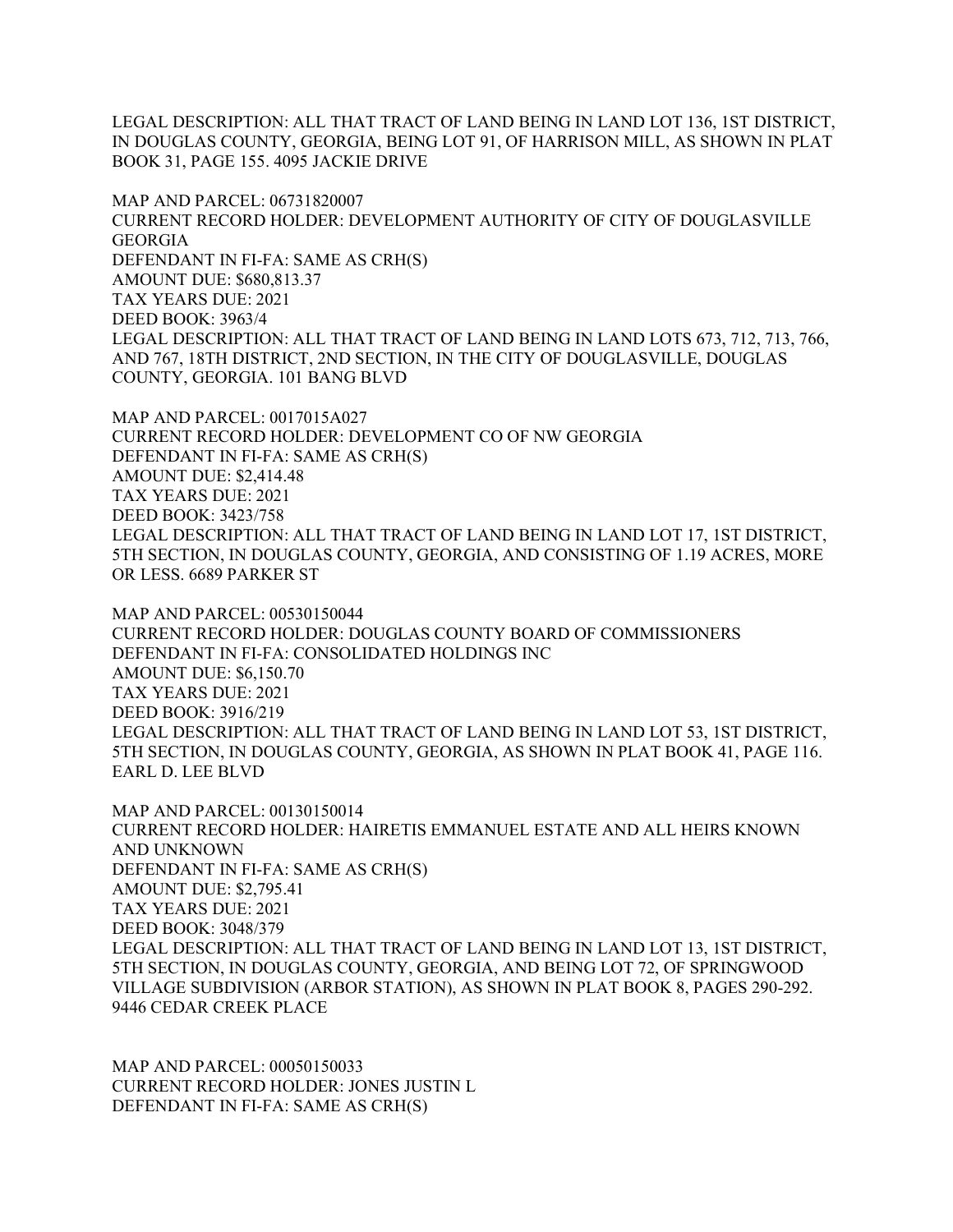AMOUNT DUE: \$4,536.35 TAX YEARS DUE: 2021 DEED BOOK: 3041/31 LEGAL DESCRIPTION: ALL THAT TRACT OF LAND BEING IN LAND LOT 5, 1ST DISTRICT, 5TH SECTION, IN DOUGLAS COUNTY, GEORGIA, BEING LOT 24, PHASE 1, OF BEAR CREEK CLUB SUBDIVISION, AS SHOWN IN PLAT BOOK 24, PAGE 260. 5403 LEGACY TRAIL

MAP AND PARCEL: 00480150171 CURRENT RECORD HOLDER: KENZER ANGELIQUE & GAITHER LATIEA DEFENDANT IN FI-FA: SAME AS CRH(S) AMOUNT DUE: \$3,039.56 TAX YEARS DUE: 2021 DEED BOOK: 3462/754 LEGAL DESCRIPTION: ALL THAT TRACT OF LAND BEING IN LAND LOT 48, 1ST DISTRICT, 5TH SECTION, IN DOUGLAS COUNTY, GEORGIA, BEING LOT 23, UNIT 1, OF SUTTON WOODS SUBDIVISION, AS SHOWN IN PLAT BOOK 10, PAGE 302. 4701 TIMBER RIDGE DRIVE

MAP AND PARCEL: 01740250068 CURRENT RECORD HOLDER: LAKEMAN WESLEY DEFENDANT IN FI-FA: SAME AS CRH(S) AMOUNT DUE: \$3,477.81 TAX YEARS DUE: 2021 DEED BOOK: 3687/358 LEGAL DESCRIPTION: ALL THAT TRACT OF LAND BEING IN LAND LOT 174, 2ND DISTRICT, 5TH SECTION, IN DOUGLAS COUNTY, GEORGIA, BEING LOT 381, OF PARKVIEW AT MIRROR LAKE SUBDIVISION, AS SHOWN IN PLAT BOOK 26, PAGE 119. 1201 BIG TREE POINTE

MAP AND PARCEL: 01270250227 CURRENT RECORD HOLDER: MARTIN LARRY C AS PLAN ADMINISTRATOR OF THE MARTIN GRANTOR TRUST DEFENDANT IN FI-FA: SAME AS CRH(S) AMOUNT DUE: \$4,766.03 TAX YEARS DUE: 2021 DEED BOOK: 3561/965 LEGAL DESCRIPTION: ALL THAT TRACT OF LAND BEING IN LAND LOT 127, 2ND DISTRICT, 5TH SECTION, IN DOUGLAS COUNTY, GEORGIA, AND CONSISTING OF 2.31 ACRES, MORE OR LESS. HWY 5

MAP AND PARCEL: 01890250007 CURRENT RECORD HOLDER: MASSEY MARTIN L DEFENDANT IN FI-FA: JACKSON PAVING COMPANY INC AMOUNT DUE: \$7,271.05 TAX YEARS DUE: 2021 DEED BOOK: 4028/831 (PORTION) LEGAL DESCRIPTION: ALL THAT TRACT OF LAND BEING IN LAND LOT 189, 2ND DISTRICT, 5TH SECTION, IN DOUGLAS COUNTY, GEORGIA. 13161 VETERANS MEMORIAL HWY

MAP AND PARCEL: 01910250049 CURRENT RECORD HOLDER: MASSEY MARTY DEFENDANT IN FI-FA: SAME AS CRH(S)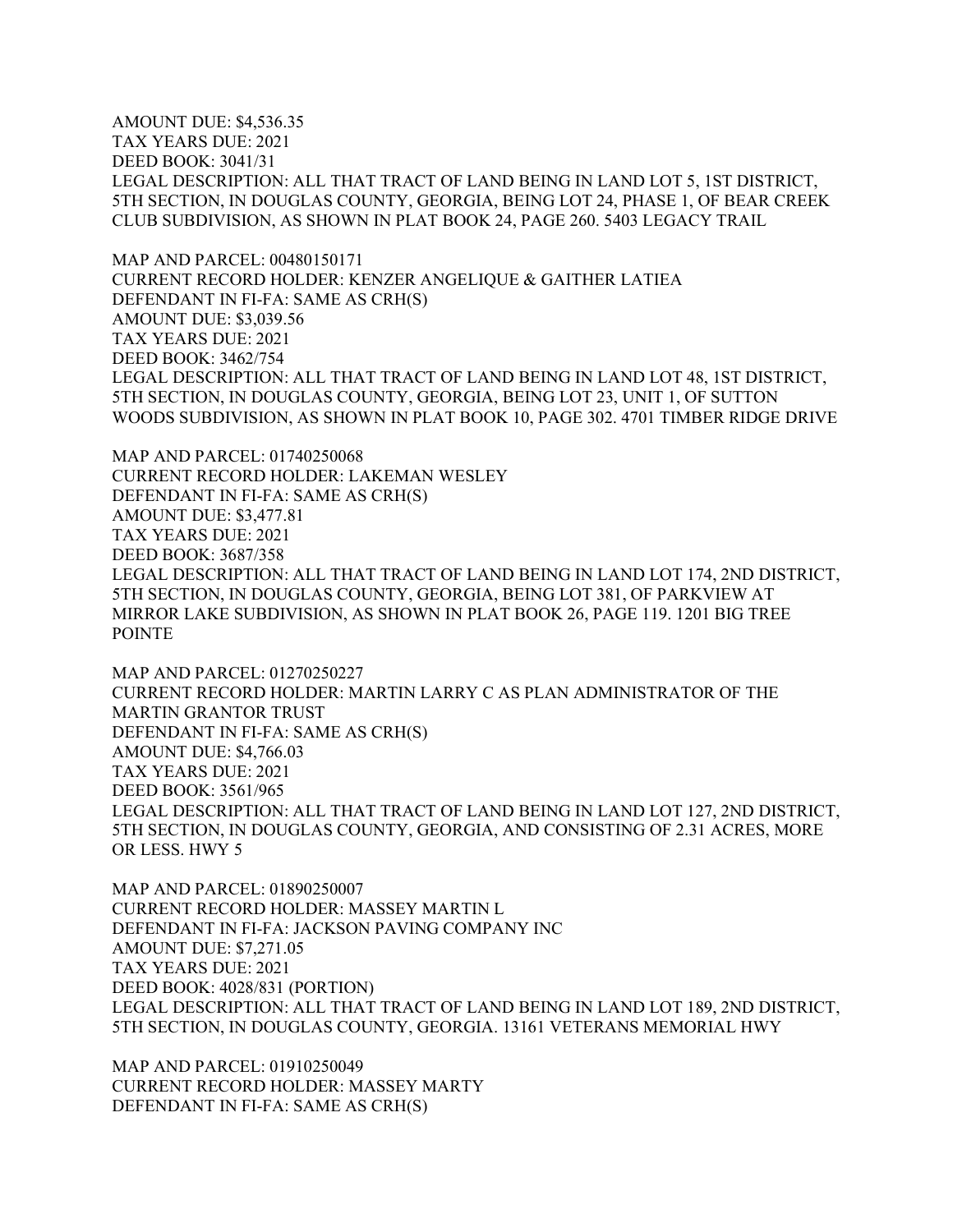AMOUNT DUE: \$3,031.06 TAX YEARS DUE: 2021 DEED BOOK: 3414/607 LEGAL DESCRIPTION: ALL THAT TRACT OF LAND BEING IN LAND LOT 191, 2ND DISTRICT, 5TH SECTION, IN DOUGLAS COUNTY, GEORGIA, AND CONSISTING OF .714 ACRES, MORE OR LESS, BEING LOT 28, OF WGCS ENTERPRISES SUBDIVISION, AS SHOWN IN PLAT BOOK 10, PAGE 38. 8829 GURLEY ROAD

MAP AND PARCEL: 01110150048 CURRENT RECORD HOLDER: MORALES DAYANA DEFENDANT IN FI-FA: ANTINORO BROOK TRISTAN AMOUNT DUE: \$2,870.31 TAX YEARS DUE: 2021 DEED BOOK: 3948/510 LEGAL DESCRIPTION: ALL THAT TRACT OF LAND BEING IN LAND LOT 111, 1ST DISTRICT, 5TH SECTION, DOUGLAS COUNTY, GEORGIA, BEING TRACTS 1 & 2, AS SHOWN IN PLAT BOOK 36, PAGE 26. 3396 POPE ROAD

MAP AND PARCEL: 01600250080 CURRENT RECORD HOLDER: OASIS E C LLC DEFENDANT IN FI-FA: SAME AS CRH(S) AMOUNT DUE: \$11,286.70 TAX YEARS DUE: 2021 DEED BOOK: 3560/1013 LEGAL DESCRIPTION: ALL THAT TRACT OF LAND BEING IN LAND LOT 160, 2ND DISTRICT, 5TH SECTION, IN DOUGLAS COUNTY, GEORGIA. 7061 ARBOR PKWY

MAP AND PARCEL: 07411820048 CURRENT RECORD HOLDER: ONYEKA JASPER CHIKA DEFENDANT IN FI-FA: SAME AS CRH(S) AMOUNT DUE: \$3,019.06 TAX YEARS DUE: 2021 DEED BOOK: 3549/1013 LEGAL DESCRIPTION: ALL THAT TRACT OF LAND BEING IN LAND LOT 741. 18TH DISTRICT, 2ND SECTION, IN DOUGLAS COUNTY, GEORGIA, AND BEING LOT 107, UNIT 1, OF CAMBRIDGE CROSSING SUBDIVISION, AS SHOWN IN PLAT BOOK 26, PAGES 160-161. 6213 KIRKWOOD PLACE

MAP AND PARCEL: 06960130008 CURRENT RECORD HOLDER: PEREZ EDUARDO RAMOS & MAYORGA YURI DEFENDANT IN FI-FA: SAME AS CRH(S) AMOUNT DUE: \$7,949.52 TAX YEARS DUE: 2021 DEED BOOK: 3613/539 LEGAL DESCRIPTION: ALL THAT TRACT OF LAND BEING IN LAND LOT 696, 1ST DISTRICT, 2ND SECTION, IN DOUGLAS COUNTY, GEORGIA, BEING TRACT 3, AS SHOWN IN PLAT BOOK 40, PAGE 48. 1159 FLAT ROCK ROAD

MAP AND PARCEL: 01130350034 CURRENT RECORD HOLDER: POTATE TIMOTHY DEFENDANT IN FI-FA: SAME AS CRH(S)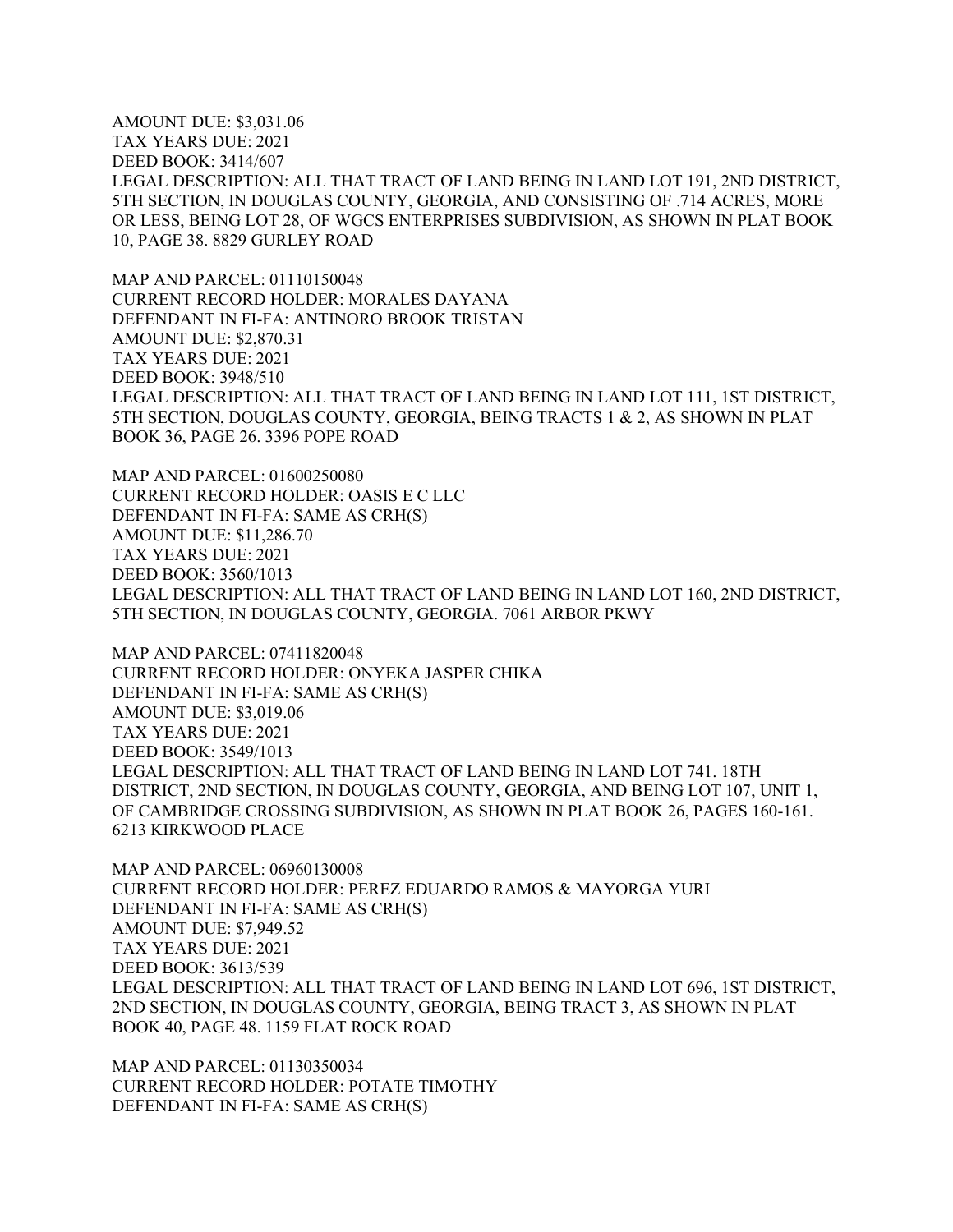AMOUNT DUE: \$3,088.92 TAX YEARS DUE: 2021 DEED BOOK: 3882/968 (PORTION) LEGAL DESCRIPTION: ALL THAT TRACT OF LAND BEING IN LAND LOT 113, 3RD DISTRICT, 5TH SECTION, IN DOUGLAS COUNTY, GEORGIA, BEING TRACT 2, AS SHOWN IN PLAT BOOK 40, PAGE 369. 6035 POST ROAD

MAP AND PARCEL: 01150250266 CURRENT RECORD HOLDER: RAMJASS ANNIL & LEIGH SAMDAI DEFENDANT IN FI-FA: SAME AS CRH(S) AMOUNT DUE: \$182.36 TAX YEARS DUE: 2021 DEED BOOK: 2600/738 LEGAL DESCRIPTION: ALL THAT TRACT OF LAND BEING IN LAND LOT 115, 2ND DISTRICT, 5TH SECTION, DOUGLAS COUNTY, GEORGIA, BEING LOT 31, OF LUTHER'S MILL SUBDIVISION, AS SHOWN IN PLAT BOOK 30, PAGE 236. 5008 GRIST MILL DR

MAP AND PARCEL: 06441820005 CURRENT RECORD HOLDER: SMITH MYESHA T DEFENDANT IN FI-FA: SAME AS CRH(S) AMOUNT DUE: \$2,866.55 TAX YEARS DUE: 2020-2021 DEED BOOK: 3865/419 LEGAL DESCRIPTION: ALL THAT TRACT OF LAND BEING IN LAND LOT 644, 18TH DISTRICT, 2ND SEC, IN DOUGLAS COUNTY, GA, BEING LOT 11, OF AUGUSTA WOODS SUBDIVISION, AS SHOWN IN PLAT BOOK 28, PAGE 72. 1180 AUGUSTA WOODS DRIVE

MAP AND PARCEL: 00130150161 CURRENT RECORD HOLDER: SMITH VALERIE D (AKA) MINOR-SMITH VALERIE D DEFENDANT IN FI-FA: SAME AS CRH(S) AMOUNT DUE: \$2,739.35 TAX YEARS DUE: 2021 DEED BOOK: 754/458 LEGAL DESCRIPTION: ALL THAT TRACT OF LAND BEING IN LAND LOT 13, 1ST DISTRICT, 5TH SECTION, IN DOUGLAS COUNTY, GEORGIA, BEING LOT 62, UNIT 2, OF CREEKWOOD VILLAGE/ARBOR STATION SUBDIVISION, AS SHOWN IN PLAT BOOK 12, PAGE 232. 6825 WOODCREEK LANE

MAP AND PARCEL: 00350250249 CURRENT RECORD HOLDER: SMITH VENETTA DEFENDANT IN FI-FA: SAME AS CRH(S) AMOUNT DUE: \$273.44 TAX YEARS DUE: 2021 DEED BOOK: 2596/736 LEGAL DESCRIPTION: ALL THAT TRACT OF LAND BEING IN LAND LOT 35, 2ND DISTRICT, 5TH SECTION, IN DOUGLAS COUNTY, GEORGIA, BEING LOT 72, UNIT 1, OF KINGSWOOD SHOALS SUBDIVISION, AS SHOWN IN PLAT BOOK 29, PAGE 129. 6145 QUEENSDALE DRIVE

MAP AND PARCEL: 00860250008 CURRENT RECORD HOLDER: SUNCHILD ACRES LLC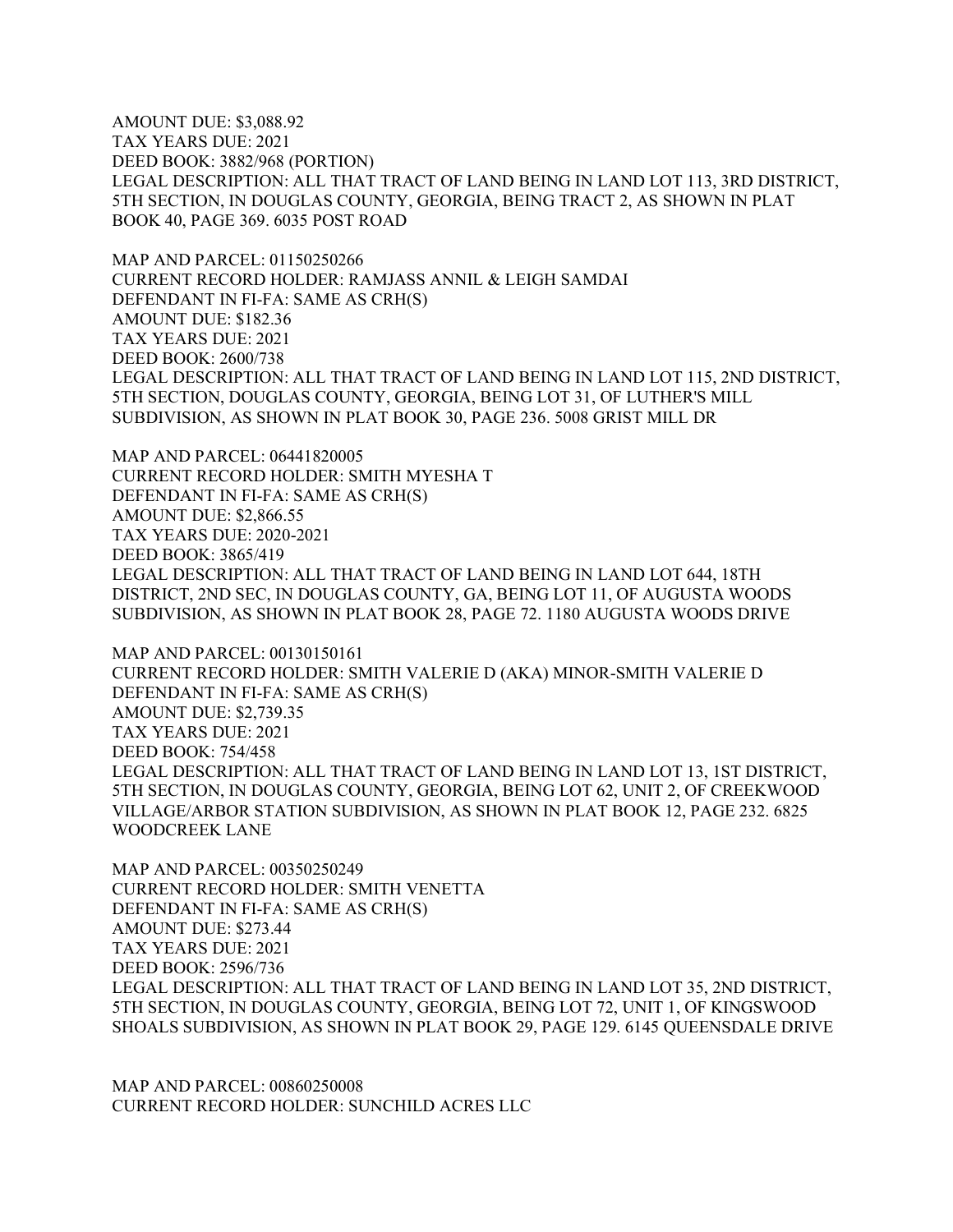DEFENDANT IN FI-FA: SAME AS CRH(S) AMOUNT DUE: \$20,590.53 TAX YEARS DUE: 2021 DEED BOOK: 3908/829 LEGAL DESCRIPTION: ALL THAT TRACT OF LAND BEING IN LAND LOT 86, 2ND DISTRICT, 5TH SECTION, IN DOUGLAS COUNTY, GEORGIA, BEING TRACT 1, AS SHOWN IN PLAT BOOK 40, PAGE 492. 4079 POST ROAD

MAP AND PARCEL: 01120350031 CURRENT RECORD HOLDER: WESTBROOK JEREMY & RACHEL DEFENDANT IN FI-FA: SAME AS CRH(S) AMOUNT DUE: \$355.36 TAX YEARS DUE: 2021 DEED BOOK: 3784/380 LEGAL DESCRIPTION: ALL THAT TRACT OF LAND BEING IN LAND LOT 112, 3RD DISTRICT, 5TH SECTION, IN DOUGLAS COUNTY, GEORGIA, BEING LOT 4, UNIT 1, OF WINDSOR CREEK SUBDIVISION, AS SHOWN IN PLAT BOOK 29, PAGES 125-127. 5915 WINDSORCREEK DRIVE

MAP AND PARCEL: 06271820011 CURRENT RECORD HOLDER: WESTLAKE DRIVE APTS LLC DEFENDANT IN FI-FA: SAME AS CRH(S) AMOUNT DUE: \$4,399.28 TAX YEARS DUE: 2021 DEED BOOK: 3655/150 LEGAL DESCRIPTION: ALL THAT TRACT OF LAND BEING IN LAND LOT 627, 18TH DISTRICT, 2ND SECTION, IN DOUGLAS COUNTY, GEORGIA. 7479 LAKE DRIVE

MAP AND PARCEL: 09661820004 CURRENT RECORD HOLDER: WINGATE SUSAN K DEFENDANT IN FI-FA: SAME AS CRH(S) AMOUNT DUE: \$4,971.54 TAX YEARS DUE: 2021 DEED BOOK: 2747/359 LEGAL DESCRIPTION: ALL THAT TRACT OF LAND BEING IN LAND LOT 966, 18TH DISTRICT, 2ND SECTION, IN DOUGLAS COUNTY, GEORGIA, AND CONSISTING OF 5 ACRES, MORE OR LESS. 2256 MACK ROAD

MAP AND PARCEL: 01690250054 CURRENT RECORD HOLDER: ZHONG KAI INVESTMENT LLC DEFENDANT IN FI-FA: SAME AS CRH(S) AMOUNT DUE: \$2,971.86 TAX YEARS DUE: 2021 DEED BOOK: 3272/708 LEGAL DESCRIPTION: ALL THAT TRACT OF LAND BEING IN LAND LOT 169, 2ND DISTRICT, 5TH SECTION, DOUGLAS COUNTY, GEORGIA, AND CONSISTING OF 21.5846 ACRES, MORE OR LESS. CONNERS ROAD

 $\mathcal{L}_\text{max}$  , and the contribution of the contribution of the contribution of the contribution of the contribution of the contribution of the contribution of the contribution of the contribution of the contribution of t  $\mathcal{L}_\text{max}$  , and the contribution of the contribution of the contribution of the contribution of the contribution of the contribution of the contribution of the contribution of the contribution of the contribution of t  $\mathcal{L}_\text{max} = \frac{1}{2} \sum_{i=1}^{n} \frac{1}{2} \sum_{i=1}^{n} \frac{1}{2} \sum_{i=1}^{n} \frac{1}{2} \sum_{i=1}^{n} \frac{1}{2} \sum_{i=1}^{n} \frac{1}{2} \sum_{i=1}^{n} \frac{1}{2} \sum_{i=1}^{n} \frac{1}{2} \sum_{i=1}^{n} \frac{1}{2} \sum_{i=1}^{n} \frac{1}{2} \sum_{i=1}^{n} \frac{1}{2} \sum_{i=1}^{n} \frac{1}{2} \sum_{i=1}^{n} \frac{1$